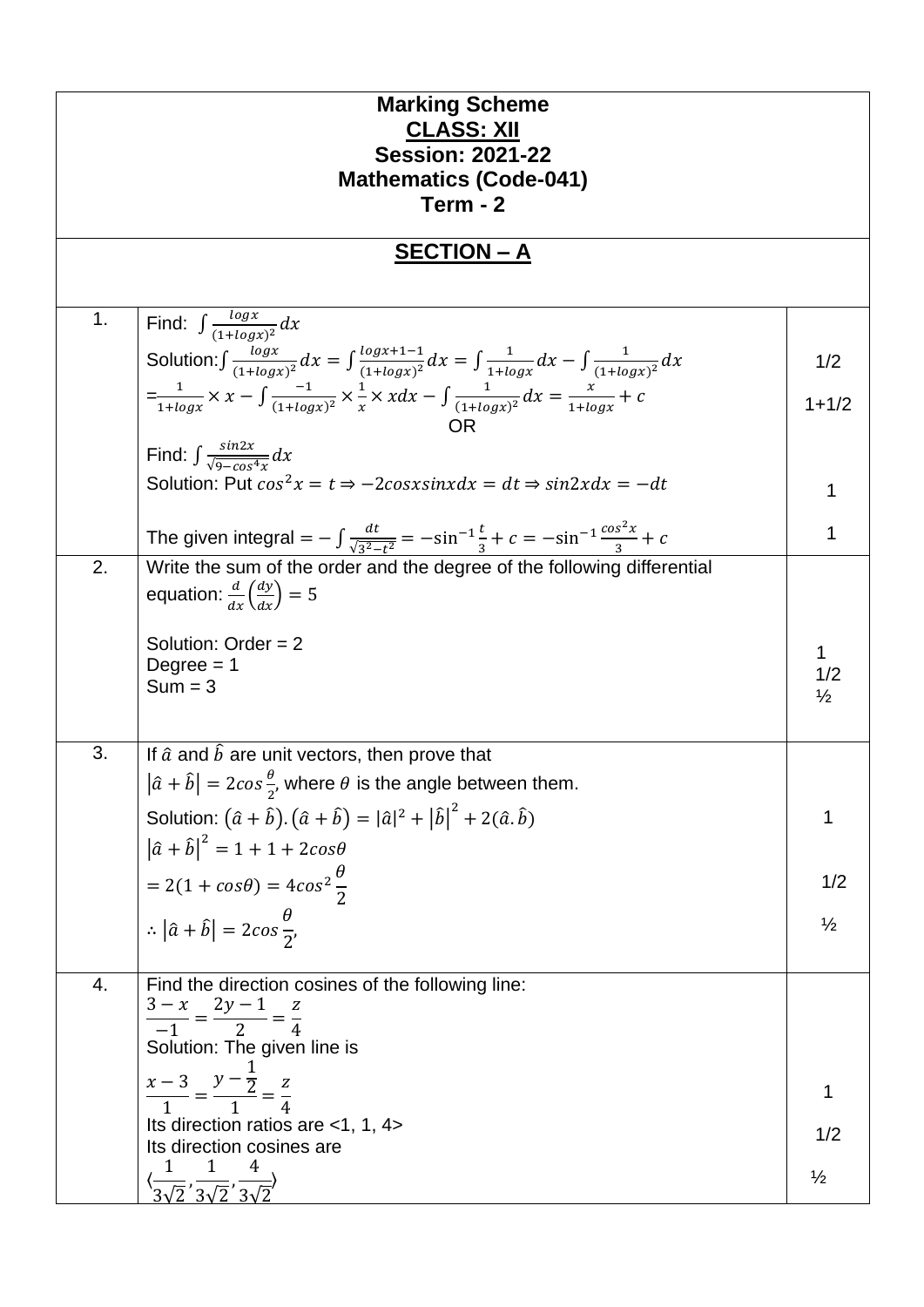| 5. | number of red balls if 2 balls are drawn at random from the bag one-by-one<br>without replacement.<br>Then $X = 0$ , 1<br>$P(X=0) = \frac{3}{4} \times \frac{2}{3} = \frac{6}{12} = \frac{1}{2}$<br>P(X=1) = $\frac{1}{4} \times \frac{3}{3} + \frac{3}{4} \times \frac{1}{3} = \frac{6}{12} = \frac{1}{2}$<br><b>Probability Distribution Table:</b><br>X<br>P(X) | Solution: Let X be the random variable defined as the number of red balls.<br>0 | A bag contains 1 red and 3 white balls. Find the probability distribution of the<br>$\mathbf 1$ | 1/2<br>1/2<br>1/2<br>$\frac{1}{2}$ |
|----|--------------------------------------------------------------------------------------------------------------------------------------------------------------------------------------------------------------------------------------------------------------------------------------------------------------------------------------------------------------------|---------------------------------------------------------------------------------|-------------------------------------------------------------------------------------------------|------------------------------------|
| 6. |                                                                                                                                                                                                                                                                                                                                                                    |                                                                                 | Two cards are drawn at random from a pack of 52 cards one-by-one without                        |                                    |
|    | Jack?                                                                                                                                                                                                                                                                                                                                                              |                                                                                 | replacement. What is the probability of getting first card red and second card                  |                                    |
|    | Solution: The required probability = $P((The first is a red jack card and The$<br>second is a jack card) or (The first is a red non-jack card and The second is                                                                                                                                                                                                    |                                                                                 |                                                                                                 |                                    |
|    | a jack card))<br>$=\frac{2}{52} \times \frac{3}{51} + \frac{24}{52} \times \frac{4}{51} = \frac{1}{36}$                                                                                                                                                                                                                                                            |                                                                                 |                                                                                                 |                                    |
|    |                                                                                                                                                                                                                                                                                                                                                                    | <b>SECTION - B</b>                                                              |                                                                                                 |                                    |
| 7. | Find: $\int \frac{x+1}{(x^2+1)x} dx$                                                                                                                                                                                                                                                                                                                               |                                                                                 |                                                                                                 |                                    |
|    | Solution: Let $\frac{x+1}{(x^2+1)x} = \frac{Ax+B}{x^2+1} + \frac{C}{x} = \frac{(Ax+B)x+C(x^2+1)}{(x^2+1)x}$                                                                                                                                                                                                                                                        |                                                                                 |                                                                                                 | 1/2                                |
|    | $\Rightarrow$ x + 1 = $(Ax + B)x + C(x^2 + 1)$ (An identity)                                                                                                                                                                                                                                                                                                       |                                                                                 |                                                                                                 |                                    |
|    | Equating the coefficients, we get<br>$B = 1, C = 1, A + C = 0$                                                                                                                                                                                                                                                                                                     |                                                                                 |                                                                                                 |                                    |
|    | Hence, $A = -1$ , $B = 1$ , $C = 1$                                                                                                                                                                                                                                                                                                                                |                                                                                 |                                                                                                 | $\frac{1}{2}$                      |
|    | The given integral = $\int \frac{-x+1}{x^2+1} dx + \int \frac{1}{x} dx$<br>$=\frac{-1}{2}\int \frac{2x-2}{x^2+1}dx+\int \frac{1}{x}dx$                                                                                                                                                                                                                             |                                                                                 |                                                                                                 | 1/2                                |
|    |                                                                                                                                                                                                                                                                                                                                                                    |                                                                                 |                                                                                                 |                                    |
|    | $=\frac{-1}{2}\int \frac{2x}{x^2+1}dx + \int \frac{1}{x^2+1}dx + \int \frac{1}{x}dx$                                                                                                                                                                                                                                                                               |                                                                                 |                                                                                                 |                                    |
|    | $=\frac{-1}{2}\log(x^2+1)+\tan^{-1}x+\log x +c$                                                                                                                                                                                                                                                                                                                    |                                                                                 |                                                                                                 | $1 + 1/2$                          |
|    |                                                                                                                                                                                                                                                                                                                                                                    |                                                                                 |                                                                                                 |                                    |
| 8. |                                                                                                                                                                                                                                                                                                                                                                    | Find the general solution of the following differential equation:               |                                                                                                 |                                    |
|    | $x\frac{dy}{dx} = y - x\sin(\frac{y}{x})$                                                                                                                                                                                                                                                                                                                          |                                                                                 |                                                                                                 |                                    |
|    | Solution: We have the differential equation:                                                                                                                                                                                                                                                                                                                       |                                                                                 |                                                                                                 |                                    |
|    | $\frac{dy}{dx} = \frac{y}{x} - \sin(\frac{y}{x})$                                                                                                                                                                                                                                                                                                                  |                                                                                 |                                                                                                 |                                    |
|    | Putting $y = vx \Rightarrow \frac{dy}{dx} = v + x \frac{dv}{dx}$                                                                                                                                                                                                                                                                                                   | The equation is a homogeneous differential equation.                            |                                                                                                 |                                    |
|    | The differential equation becomes                                                                                                                                                                                                                                                                                                                                  |                                                                                 |                                                                                                 |                                    |
|    | $v + x \frac{dv}{dx} = v - sin v$                                                                                                                                                                                                                                                                                                                                  |                                                                                 |                                                                                                 |                                    |
|    | $\Rightarrow \frac{dv}{sinv} = -\frac{dx}{x} \Rightarrow cosecv dv = -\frac{dx}{x}$                                                                                                                                                                                                                                                                                |                                                                                 |                                                                                                 | $\frac{1}{2}$                      |
|    | Integrating both sides, we get                                                                                                                                                                                                                                                                                                                                     |                                                                                 |                                                                                                 |                                    |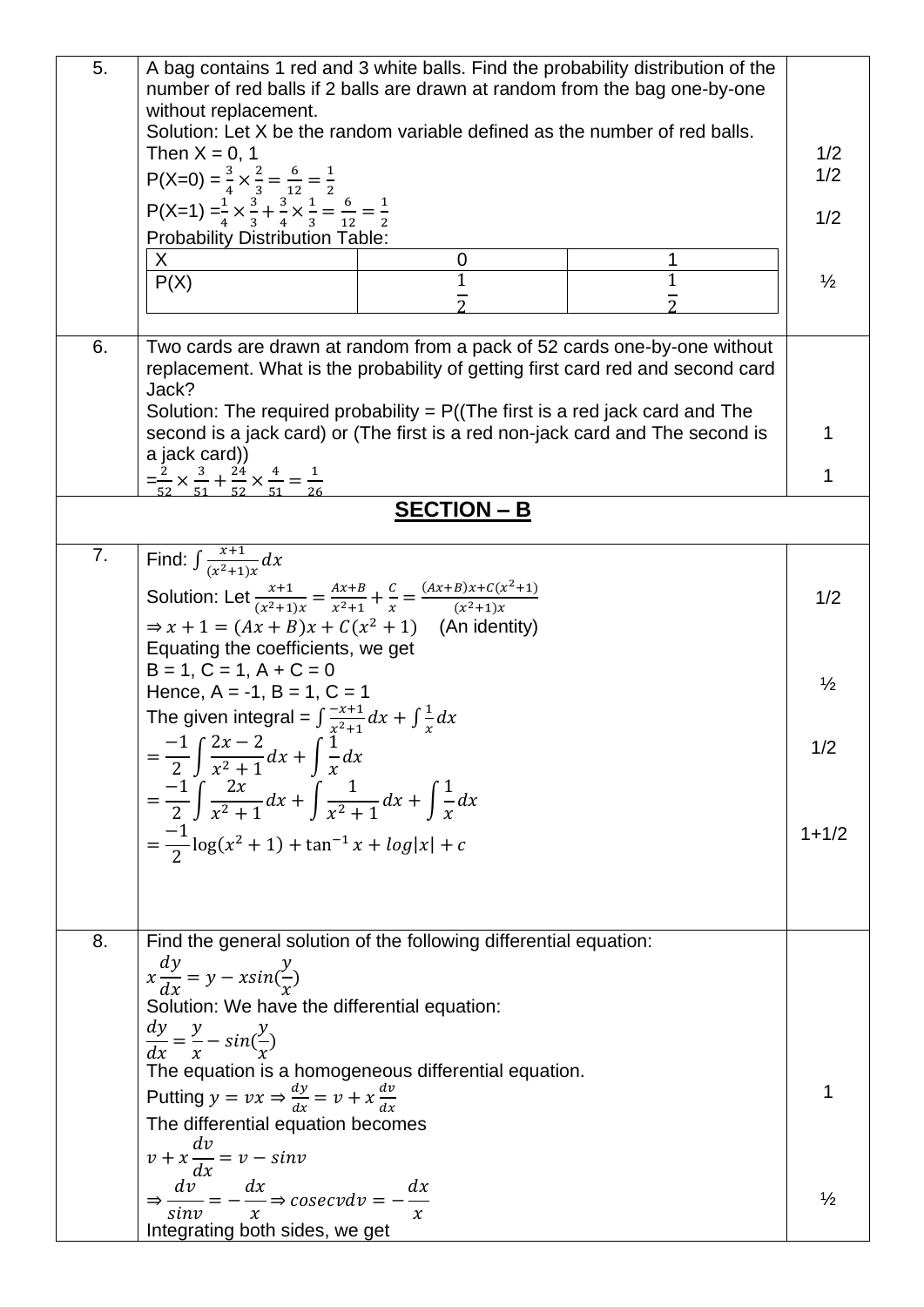|     | $log cosecv - cotv  = -log x  + logK$ , $K > 0$ (Here, $logK$ is an arbitrary<br>constant.)<br>$\Rightarrow$ log (cosecv – cotv)x  = logK<br>$\Rightarrow$ $  (cosecv - cotv)x  = K$<br>$\Rightarrow$ $(cosecv - cotv)x = \pm K$<br>$\Rightarrow$ $\left(\csc \frac{y}{x} - \cot \frac{y}{x}\right)x = C$ , which is the required general solution.<br><b>OR</b><br>Find the particular solution of the following differential equation, given that y<br>$= 0$ when $x = \frac{\pi}{4}$ : | 1<br>$\frac{1}{2}$ |
|-----|-------------------------------------------------------------------------------------------------------------------------------------------------------------------------------------------------------------------------------------------------------------------------------------------------------------------------------------------------------------------------------------------------------------------------------------------------------------------------------------------|--------------------|
|     | $\frac{dy}{dx} + ycotx = \frac{2}{1 + sinx}$                                                                                                                                                                                                                                                                                                                                                                                                                                              |                    |
|     | Solution:<br>The differential equation is a linear differential equation<br>$IF = e^{\int cotxdx} = e^{\log sinx} = \sin x$<br>The general solution is given by                                                                                                                                                                                                                                                                                                                           | 1                  |
|     | $y\sin x = \int 2 \frac{\sin x}{1 + \sin x} dx$                                                                                                                                                                                                                                                                                                                                                                                                                                           | $\frac{1}{2}$      |
|     | $\Rightarrow ysinx = 2 \int \frac{sinx + 1 - 1}{1 + sinx} dx = 2 \int [1 - \frac{1}{1 + sinx}] dx$                                                                                                                                                                                                                                                                                                                                                                                        |                    |
|     | $\Rightarrow ysinx = 2\int [1 - \frac{1}{1 + \cos(\frac{\pi}{2} - x)}]dx$                                                                                                                                                                                                                                                                                                                                                                                                                 |                    |
|     | $\Rightarrow ysinx = 2\int [1 - \frac{1}{2cos^2(\frac{\pi}{4} - \frac{x}{2})}]dx$                                                                                                                                                                                                                                                                                                                                                                                                         |                    |
|     | $\Rightarrow$ ysinx = 2 $\int [1 - \frac{1}{2} \sec^2 \left( \frac{\pi}{4} - \frac{x}{2} \right)] dx$                                                                                                                                                                                                                                                                                                                                                                                     |                    |
|     | $\Rightarrow$ ysinx = 2[x + tan $\left(\frac{\pi}{4} - \frac{x}{2}\right)$ ] + c                                                                                                                                                                                                                                                                                                                                                                                                          | 1                  |
|     | Given that $y = 0$ , when $x = \frac{\pi}{4}$ ,                                                                                                                                                                                                                                                                                                                                                                                                                                           |                    |
|     | Hence, $0 = 2[\frac{\pi}{4} + \tan{\frac{\pi}{8}}] + c$                                                                                                                                                                                                                                                                                                                                                                                                                                   |                    |
|     | $\Rightarrow c = -\frac{\pi}{2} - 2\tan{\frac{\pi}{8}}$<br>Hence, the particular solution is                                                                                                                                                                                                                                                                                                                                                                                              |                    |
|     | y = cosecx[2 $\left\{x + \tan\left(\frac{\pi}{4} - \frac{x}{2}\right)\right\} - \left(\frac{\pi}{2} + 2\tan\frac{\pi}{8}\right)\right\}$                                                                                                                                                                                                                                                                                                                                                  |                    |
|     |                                                                                                                                                                                                                                                                                                                                                                                                                                                                                           | $\frac{1}{2}$      |
| 9.  | If $\vec{a} \neq \vec{0}$ , $\vec{a} \cdot \vec{b} = \vec{a} \cdot \vec{c}$ , $\vec{a} \times \vec{b} = \vec{a} \times \vec{c}$ , then show that $\vec{b} = \vec{c}$ .                                                                                                                                                                                                                                                                                                                    |                    |
|     | Solution: We have $\vec{a} \cdot (\vec{b} - \vec{c}) = 0$                                                                                                                                                                                                                                                                                                                                                                                                                                 |                    |
|     | $\Rightarrow$ $(\vec{b} - \vec{c}) = \vec{0}$ or $\vec{a} \perp (\vec{b} - \vec{c})$                                                                                                                                                                                                                                                                                                                                                                                                      |                    |
|     | $\Rightarrow \vec{b} = \vec{c}$ or $\vec{a} \perp (\vec{b} - \vec{c})$                                                                                                                                                                                                                                                                                                                                                                                                                    |                    |
|     | Also, $\vec{a} \times (\vec{b} - \vec{c}) = \vec{0}$                                                                                                                                                                                                                                                                                                                                                                                                                                      |                    |
|     | $\Rightarrow$ $(\vec{b} - \vec{c}) = \vec{0}$ or $\vec{a} \parallel (\vec{b} - \vec{c})$                                                                                                                                                                                                                                                                                                                                                                                                  |                    |
|     | $\Rightarrow \vec{b} = \vec{c}$ or $\vec{a} \parallel (\vec{b} - \vec{c})$                                                                                                                                                                                                                                                                                                                                                                                                                |                    |
|     | $\vec{a}$ can not be both perpendicular to $(\vec{b} - \vec{c})$ and parallel to $(\vec{b} - \vec{c})$                                                                                                                                                                                                                                                                                                                                                                                    |                    |
|     | Hence, $\vec{b} = \vec{c}$ .                                                                                                                                                                                                                                                                                                                                                                                                                                                              |                    |
| 10. | Find the shortest distance between the following lines:                                                                                                                                                                                                                                                                                                                                                                                                                                   |                    |
|     | $\vec{r} = (\hat{i} + \hat{j} - \hat{k}) + s(2\hat{i} + \hat{j} + \hat{k})$<br>$\vec{r} = (\hat{i} + \hat{j} + 2\hat{k}) + t(4\hat{i} + 2\hat{j} + 2\hat{k})$                                                                                                                                                                                                                                                                                                                             |                    |
|     |                                                                                                                                                                                                                                                                                                                                                                                                                                                                                           |                    |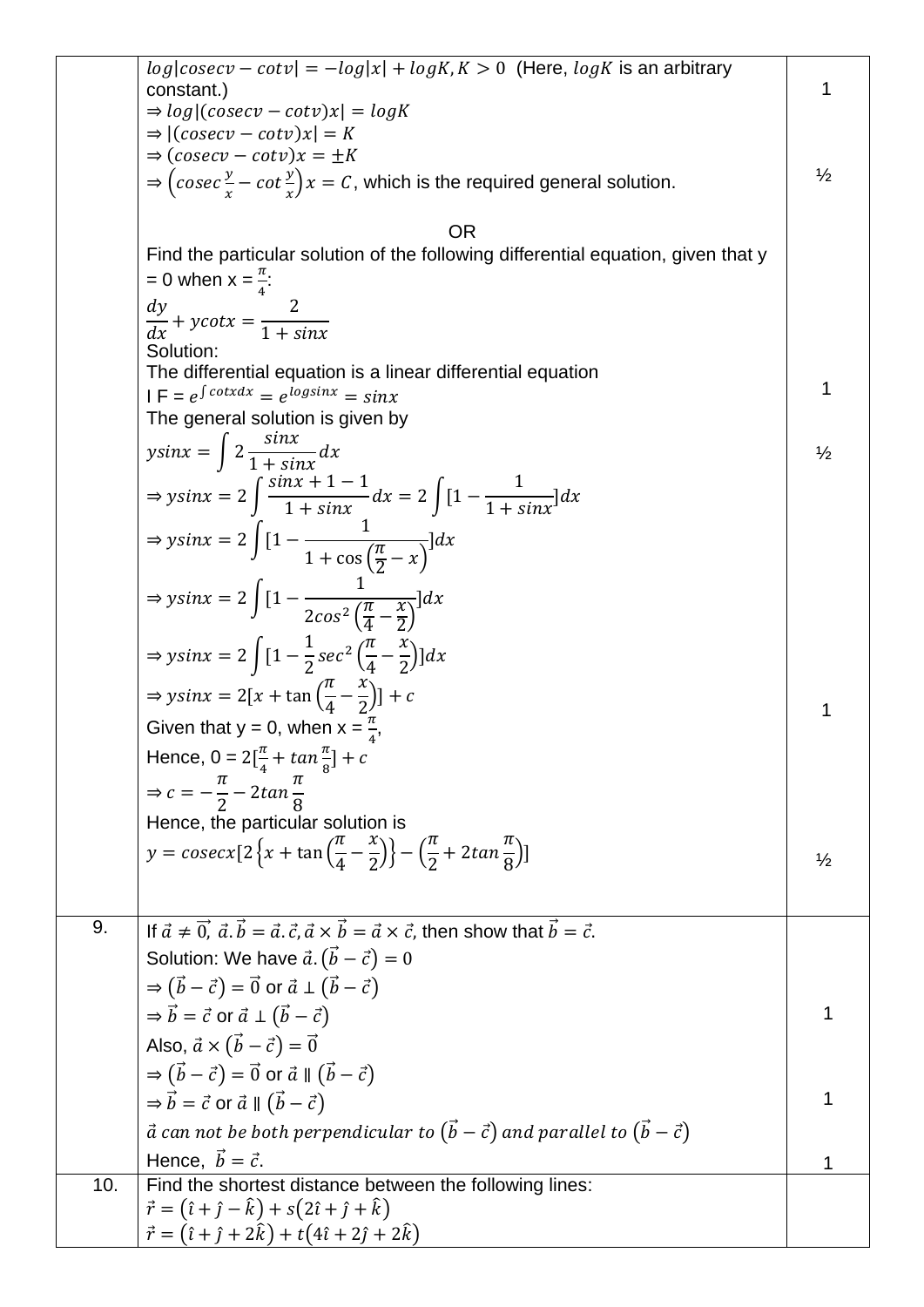| $=\frac{\left (3\hat{k})\times(2\hat{\iota}+\hat{\jmath}+\hat{k})\right }{\sqrt{4+1+1}}$<br>$1 + 1/2$<br>$(3\hat{k}) \times (2\hat{i} + \hat{j} + \hat{k}) = \begin{vmatrix} \hat{i} & \hat{j} & k \\ 0 & 0 & 3 \\ 2 & 1 & 1 \end{vmatrix} = -3\hat{i} + 6\hat{j}$<br>1<br>$\frac{1}{2}$<br>Hence, the required shortest distance = $\frac{3\sqrt{5}}{\sqrt{6}}$ units<br><b>OR</b><br>Find the vector and the cartesian equations of the plane containing the point<br>$\hat{i} + 2\hat{j} - \hat{k}$ and parallel to the lines $\vec{r} = (\hat{i} + 2\hat{j} + 2\hat{k}) + s(2\hat{i} - 3\hat{j} + 2\hat{k})$ and<br>$\vec{r} = (3\hat{i} + \hat{j} - 2\hat{k}) + t(\hat{i} - 3\hat{j} + \hat{k})$<br>Solution: Since, the plane is parallel to the given lines, the cross product of<br>the vectors $2\hat{i} - 3\hat{j} + 2\hat{k}$ and $\hat{i} - 3\hat{j} + \hat{k}$ will be a normal to the plane<br>$(2\hat{i} - 3\hat{j} + 2\hat{k}) \times (\hat{i} - 3\hat{j} + \hat{k}) = \begin{vmatrix} \hat{i} & \hat{j} & k \\ 2 & -3 & 2 \\ 1 & 2 & 1 \end{vmatrix} = 3\hat{i} - 3\hat{k}$<br>1<br>The vector equation of the plane is $\vec{r} \cdot (3\hat{i} - 3\hat{k}) = (\hat{i} + 2\hat{j} - \hat{k}) \cdot (3\hat{i} - 3\hat{k})$<br>1<br>or, $\vec{r} \cdot (\hat{i} - \hat{k}) = 2$<br>and the cartesian equation of the plane is $x - z - 2 = 0$<br>1 |     |                                                                                                                                       |           |
|--------------------------------------------------------------------------------------------------------------------------------------------------------------------------------------------------------------------------------------------------------------------------------------------------------------------------------------------------------------------------------------------------------------------------------------------------------------------------------------------------------------------------------------------------------------------------------------------------------------------------------------------------------------------------------------------------------------------------------------------------------------------------------------------------------------------------------------------------------------------------------------------------------------------------------------------------------------------------------------------------------------------------------------------------------------------------------------------------------------------------------------------------------------------------------------------------------------------------------------------------------------------------------------------------------------------------------------------------------------------|-----|---------------------------------------------------------------------------------------------------------------------------------------|-----------|
|                                                                                                                                                                                                                                                                                                                                                                                                                                                                                                                                                                                                                                                                                                                                                                                                                                                                                                                                                                                                                                                                                                                                                                                                                                                                                                                                                                    |     |                                                                                                                                       |           |
|                                                                                                                                                                                                                                                                                                                                                                                                                                                                                                                                                                                                                                                                                                                                                                                                                                                                                                                                                                                                                                                                                                                                                                                                                                                                                                                                                                    |     |                                                                                                                                       |           |
|                                                                                                                                                                                                                                                                                                                                                                                                                                                                                                                                                                                                                                                                                                                                                                                                                                                                                                                                                                                                                                                                                                                                                                                                                                                                                                                                                                    |     |                                                                                                                                       |           |
|                                                                                                                                                                                                                                                                                                                                                                                                                                                                                                                                                                                                                                                                                                                                                                                                                                                                                                                                                                                                                                                                                                                                                                                                                                                                                                                                                                    |     |                                                                                                                                       |           |
|                                                                                                                                                                                                                                                                                                                                                                                                                                                                                                                                                                                                                                                                                                                                                                                                                                                                                                                                                                                                                                                                                                                                                                                                                                                                                                                                                                    |     |                                                                                                                                       |           |
|                                                                                                                                                                                                                                                                                                                                                                                                                                                                                                                                                                                                                                                                                                                                                                                                                                                                                                                                                                                                                                                                                                                                                                                                                                                                                                                                                                    |     |                                                                                                                                       |           |
|                                                                                                                                                                                                                                                                                                                                                                                                                                                                                                                                                                                                                                                                                                                                                                                                                                                                                                                                                                                                                                                                                                                                                                                                                                                                                                                                                                    |     |                                                                                                                                       |           |
|                                                                                                                                                                                                                                                                                                                                                                                                                                                                                                                                                                                                                                                                                                                                                                                                                                                                                                                                                                                                                                                                                                                                                                                                                                                                                                                                                                    |     |                                                                                                                                       |           |
|                                                                                                                                                                                                                                                                                                                                                                                                                                                                                                                                                                                                                                                                                                                                                                                                                                                                                                                                                                                                                                                                                                                                                                                                                                                                                                                                                                    |     |                                                                                                                                       |           |
|                                                                                                                                                                                                                                                                                                                                                                                                                                                                                                                                                                                                                                                                                                                                                                                                                                                                                                                                                                                                                                                                                                                                                                                                                                                                                                                                                                    |     |                                                                                                                                       |           |
|                                                                                                                                                                                                                                                                                                                                                                                                                                                                                                                                                                                                                                                                                                                                                                                                                                                                                                                                                                                                                                                                                                                                                                                                                                                                                                                                                                    |     |                                                                                                                                       |           |
| <u>SECTION – C</u>                                                                                                                                                                                                                                                                                                                                                                                                                                                                                                                                                                                                                                                                                                                                                                                                                                                                                                                                                                                                                                                                                                                                                                                                                                                                                                                                                 |     |                                                                                                                                       |           |
|                                                                                                                                                                                                                                                                                                                                                                                                                                                                                                                                                                                                                                                                                                                                                                                                                                                                                                                                                                                                                                                                                                                                                                                                                                                                                                                                                                    | 11. | Evaluate: $\int_{-1}^{2}  x^3 - 3x^2 + 2x  dx$                                                                                        |           |
|                                                                                                                                                                                                                                                                                                                                                                                                                                                                                                                                                                                                                                                                                                                                                                                                                                                                                                                                                                                                                                                                                                                                                                                                                                                                                                                                                                    |     | Solution: The given definite integral = $\int_{-1}^{2}  x(x-1)(x-2)  dx$                                                              |           |
|                                                                                                                                                                                                                                                                                                                                                                                                                                                                                                                                                                                                                                                                                                                                                                                                                                                                                                                                                                                                                                                                                                                                                                                                                                                                                                                                                                    |     |                                                                                                                                       | $1 + 1/2$ |
| $= \int_{-1}^{0}  x(x-1)(x-2)  dx + \int_{0}^{1}  x(x-1)(x-2)  dx + \int_{1}^{2}  x(x-1)(x-2)  dx$                                                                                                                                                                                                                                                                                                                                                                                                                                                                                                                                                                                                                                                                                                                                                                                                                                                                                                                                                                                                                                                                                                                                                                                                                                                                 |     |                                                                                                                                       | 1/2       |
| $= -\int_{-1}^{0} (x^3 - 3x^2 + 2x) dx + \int_{0}^{1} (x^3 - 3x^2 + 2x) dx - \int_{1}^{2} (x^3 - 3x^2 + 2x) dx$                                                                                                                                                                                                                                                                                                                                                                                                                                                                                                                                                                                                                                                                                                                                                                                                                                                                                                                                                                                                                                                                                                                                                                                                                                                    |     |                                                                                                                                       |           |
|                                                                                                                                                                                                                                                                                                                                                                                                                                                                                                                                                                                                                                                                                                                                                                                                                                                                                                                                                                                                                                                                                                                                                                                                                                                                                                                                                                    |     |                                                                                                                                       |           |
| $= -[\frac{x^4}{4} - x^3 + x^2]_{-1}^0 + [\frac{x^4}{4} - x^3 + x^2]_0^1 - [\frac{x^4}{4} - x^3 + x^2]_1^2$<br>$=\frac{9}{4}+\frac{1}{4}+\frac{1}{4}=\frac{11}{4}$<br>$\overline{2}$                                                                                                                                                                                                                                                                                                                                                                                                                                                                                                                                                                                                                                                                                                                                                                                                                                                                                                                                                                                                                                                                                                                                                                               |     |                                                                                                                                       |           |
|                                                                                                                                                                                                                                                                                                                                                                                                                                                                                                                                                                                                                                                                                                                                                                                                                                                                                                                                                                                                                                                                                                                                                                                                                                                                                                                                                                    |     |                                                                                                                                       |           |
|                                                                                                                                                                                                                                                                                                                                                                                                                                                                                                                                                                                                                                                                                                                                                                                                                                                                                                                                                                                                                                                                                                                                                                                                                                                                                                                                                                    |     |                                                                                                                                       |           |
|                                                                                                                                                                                                                                                                                                                                                                                                                                                                                                                                                                                                                                                                                                                                                                                                                                                                                                                                                                                                                                                                                                                                                                                                                                                                                                                                                                    |     |                                                                                                                                       |           |
|                                                                                                                                                                                                                                                                                                                                                                                                                                                                                                                                                                                                                                                                                                                                                                                                                                                                                                                                                                                                                                                                                                                                                                                                                                                                                                                                                                    |     |                                                                                                                                       |           |
|                                                                                                                                                                                                                                                                                                                                                                                                                                                                                                                                                                                                                                                                                                                                                                                                                                                                                                                                                                                                                                                                                                                                                                                                                                                                                                                                                                    |     |                                                                                                                                       |           |
|                                                                                                                                                                                                                                                                                                                                                                                                                                                                                                                                                                                                                                                                                                                                                                                                                                                                                                                                                                                                                                                                                                                                                                                                                                                                                                                                                                    |     |                                                                                                                                       |           |
|                                                                                                                                                                                                                                                                                                                                                                                                                                                                                                                                                                                                                                                                                                                                                                                                                                                                                                                                                                                                                                                                                                                                                                                                                                                                                                                                                                    |     |                                                                                                                                       |           |
|                                                                                                                                                                                                                                                                                                                                                                                                                                                                                                                                                                                                                                                                                                                                                                                                                                                                                                                                                                                                                                                                                                                                                                                                                                                                                                                                                                    |     |                                                                                                                                       |           |
|                                                                                                                                                                                                                                                                                                                                                                                                                                                                                                                                                                                                                                                                                                                                                                                                                                                                                                                                                                                                                                                                                                                                                                                                                                                                                                                                                                    |     |                                                                                                                                       |           |
|                                                                                                                                                                                                                                                                                                                                                                                                                                                                                                                                                                                                                                                                                                                                                                                                                                                                                                                                                                                                                                                                                                                                                                                                                                                                                                                                                                    |     |                                                                                                                                       |           |
|                                                                                                                                                                                                                                                                                                                                                                                                                                                                                                                                                                                                                                                                                                                                                                                                                                                                                                                                                                                                                                                                                                                                                                                                                                                                                                                                                                    |     |                                                                                                                                       |           |
|                                                                                                                                                                                                                                                                                                                                                                                                                                                                                                                                                                                                                                                                                                                                                                                                                                                                                                                                                                                                                                                                                                                                                                                                                                                                                                                                                                    |     |                                                                                                                                       |           |
|                                                                                                                                                                                                                                                                                                                                                                                                                                                                                                                                                                                                                                                                                                                                                                                                                                                                                                                                                                                                                                                                                                                                                                                                                                                                                                                                                                    |     |                                                                                                                                       |           |
|                                                                                                                                                                                                                                                                                                                                                                                                                                                                                                                                                                                                                                                                                                                                                                                                                                                                                                                                                                                                                                                                                                                                                                                                                                                                                                                                                                    |     |                                                                                                                                       |           |
|                                                                                                                                                                                                                                                                                                                                                                                                                                                                                                                                                                                                                                                                                                                                                                                                                                                                                                                                                                                                                                                                                                                                                                                                                                                                                                                                                                    |     |                                                                                                                                       |           |
|                                                                                                                                                                                                                                                                                                                                                                                                                                                                                                                                                                                                                                                                                                                                                                                                                                                                                                                                                                                                                                                                                                                                                                                                                                                                                                                                                                    |     | Solution: Here, the lines are parallel. The shortest distance = $\frac{ (\overline{a_2} - \overline{a_1}) \times b }{ \overline{b} }$ |           |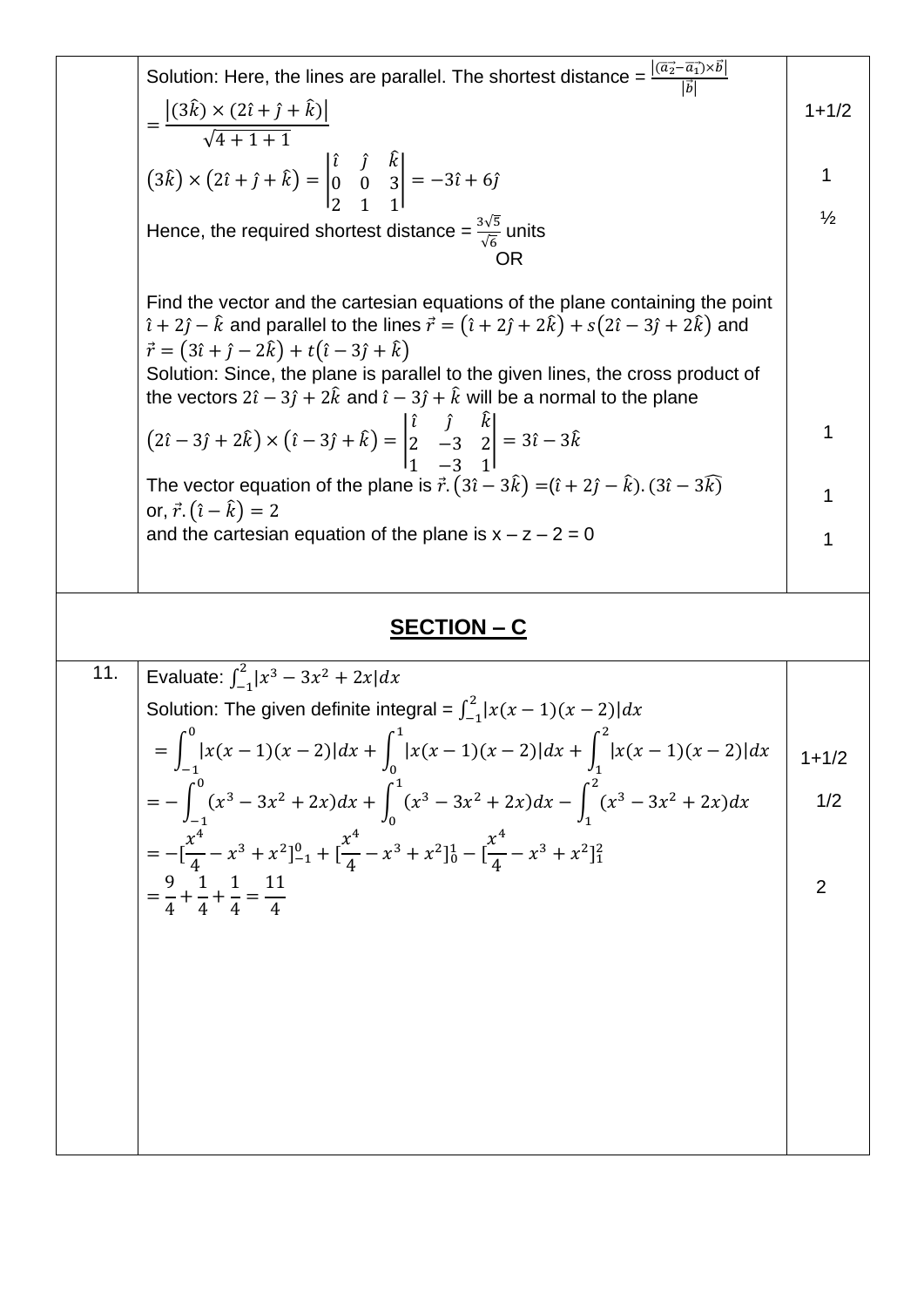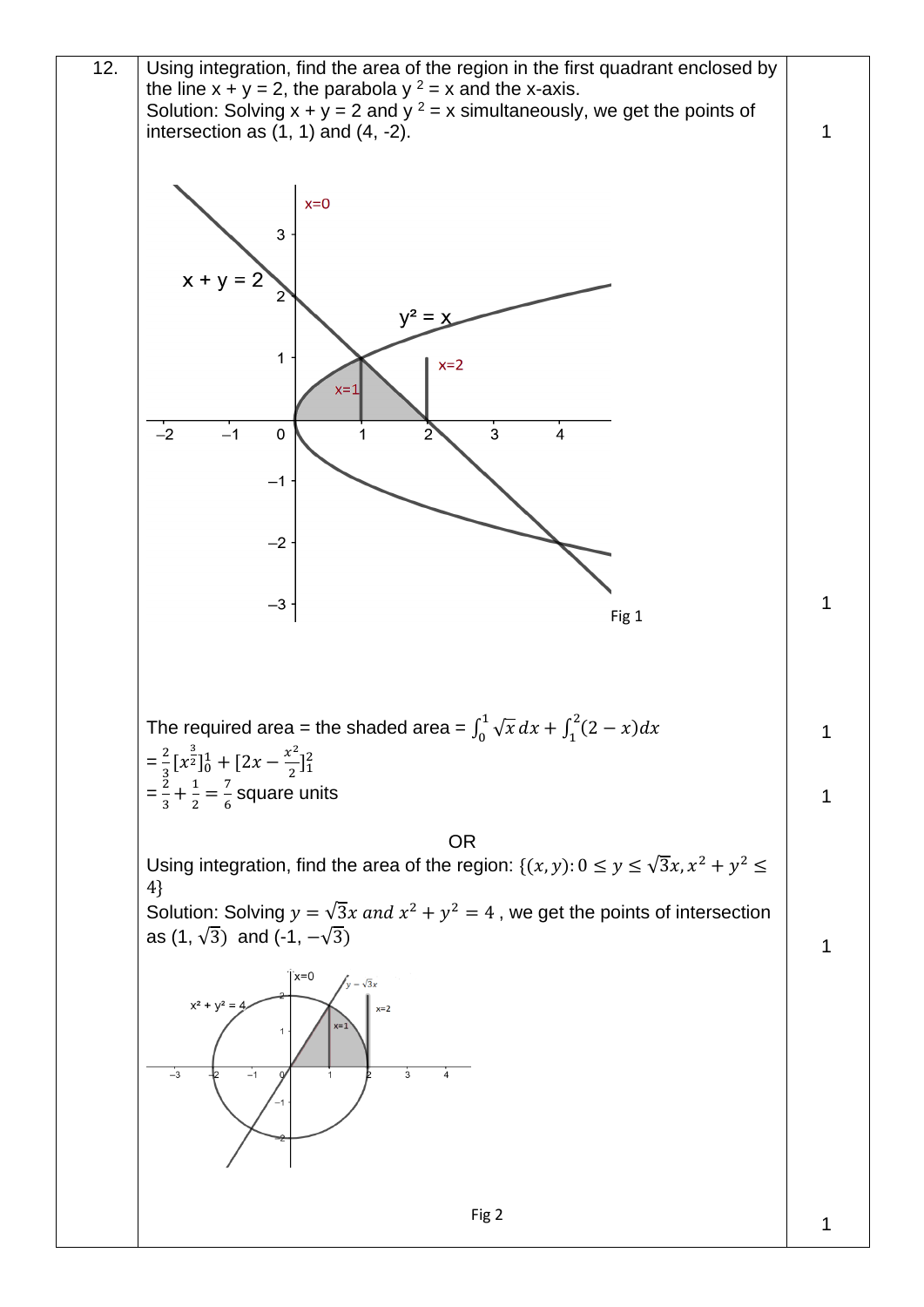|     | The required area = the shaded area = $\int_0^1 \sqrt{3}x \, dx + \int_1^2 \sqrt{4-x^2} dx$                                                                        |                    |
|-----|--------------------------------------------------------------------------------------------------------------------------------------------------------------------|--------------------|
|     | $= \frac{\sqrt{3}}{2} [x^2]_0^1 + \frac{1}{2} [x \sqrt{4 - x^2} + 4 \sin^{-1} \frac{x}{2}]_1^2$                                                                    | 1                  |
|     |                                                                                                                                                                    |                    |
|     | $=\frac{\sqrt{3}}{2}+\frac{1}{2}[2\pi-\sqrt{3}-2\frac{\pi}{3}]$                                                                                                    |                    |
|     | $=\frac{2\pi}{3}$ square units                                                                                                                                     |                    |
|     |                                                                                                                                                                    |                    |
|     |                                                                                                                                                                    |                    |
|     |                                                                                                                                                                    |                    |
|     |                                                                                                                                                                    |                    |
|     |                                                                                                                                                                    |                    |
|     |                                                                                                                                                                    |                    |
|     |                                                                                                                                                                    |                    |
|     |                                                                                                                                                                    |                    |
|     |                                                                                                                                                                    |                    |
|     |                                                                                                                                                                    |                    |
|     |                                                                                                                                                                    |                    |
|     |                                                                                                                                                                    |                    |
|     |                                                                                                                                                                    |                    |
|     |                                                                                                                                                                    |                    |
| 13. | Find the foot of the perpendicular from the point $(1, 2, 0)$ upon the plane<br>$x - 3y + 2z = 9$ . Hence, find the distance of the point (1, 2, 0) from the given |                    |
|     | plane.                                                                                                                                                             |                    |
|     | Solution: The equation of the line perpendicular to the plane and passing                                                                                          |                    |
|     | through the point $(1, 2, 0)$ is                                                                                                                                   |                    |
|     | $\frac{x-1}{1} = \frac{y-2}{-3} = \frac{z}{2}$                                                                                                                     |                    |
|     | The coordinates of the foot of the perpendicular are $(\mu + 1, -3\mu + 2,2\mu)$ for<br>some $\mu$                                                                 | $\frac{1}{2}$      |
|     | These coordinates will satisfy the equation of the plane. Hence, we have                                                                                           |                    |
|     | $\mu + 1 - 3(-3\mu + 2) + 2(2\mu) = 9$                                                                                                                             |                    |
|     | $\Rightarrow \mu = 1$<br>The foot of the perpendicular is $(2, -1, 2)$ .                                                                                           | 1<br>$\frac{1}{2}$ |
|     | Hence, the required distance = $\sqrt{(1-2)^2 + (2+1)^2 + (0-2)^2} = \sqrt{14}$ units                                                                              | 1                  |
|     |                                                                                                                                                                    |                    |
|     |                                                                                                                                                                    |                    |
|     |                                                                                                                                                                    |                    |
|     |                                                                                                                                                                    |                    |
|     |                                                                                                                                                                    |                    |
|     |                                                                                                                                                                    |                    |
|     |                                                                                                                                                                    |                    |
|     |                                                                                                                                                                    |                    |
|     |                                                                                                                                                                    |                    |
|     |                                                                                                                                                                    |                    |
|     |                                                                                                                                                                    |                    |